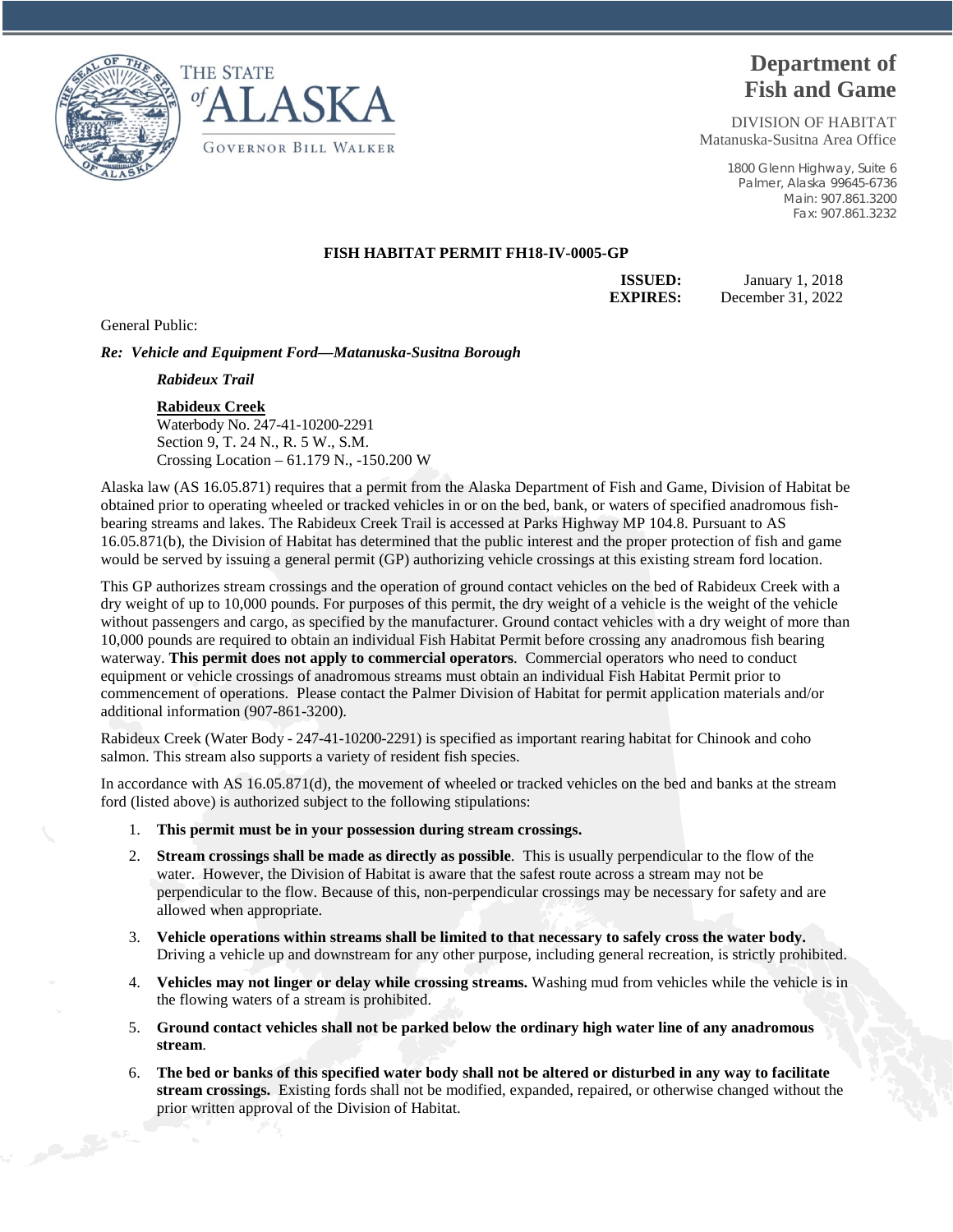### **Please be reminded that harassing fish while crossing any stream is prohibited by state law (5 AAC 75.060).**

You are responsible for the actions of contractors, agents, or other persons who perform work to accomplish the approved activity. For any activity that significantly deviates from the approved plan, you shall notify the Division of Habitat and obtain written approval in the form of a permit amendment before beginning the activity. Any action that increases the project's overall scope or that negates, alters, or minimizes the intent or effectiveness of any stipulation contained in this permit will be deemed a significant deviation from the approved plan. The final determination as to the significance of any deviation and the need for a permit amendment is the responsibility of the Division of Habitat. Therefore, it is recommended you consult the Division of Habitat immediately when a deviation from the approved plan is being considered.

For the purpose of inspecting or monitoring compliance with any condition of this permit, you shall give an authorized representative of the State free and unobstructed access, at safe and reasonable times, to the permit site. You shall furnish whatever assistance and information as the authorized representative reasonably requires for monitoring and inspection purposes.

This letter constitutes a permit issued under the authority of AS 16.05.871. Please be advised that this determination applies only to activities regulated by the Division of Habitat; other agencies also may have jurisdiction under their respective authorities. This determination does not relieve you of your responsibility to secure other permits; state, federal, or local. You are still required to comply with all other applicable laws.

In addition to the penalties provided by law, this permit may be terminated or revoked for failure to comply with its provisions or failure to comply with applicable statutes and regulations. The department reserves the right to require mitigation measures to correct disruption to fish and game created by the project and which was a direct result of the failure to comply with this General Permit or any applicable law.

You shall indemnify, save harmless, and defend the department, its agents, and its employees from any and all claims, actions, or liabilities for injuries or damages sustained by any person or property arising directly or indirectly from permitted activities or your performance under this permit. However, this provision has no effect if, and only if, the sole proximate cause of the injury is the department's negligence.

This permit decision may be appealed in accordance with the provisions of AS 44.62.330-630.

If you have any questions, please call the Palmer Division of Habitat at (907) 861-3200.

Sincerely,

Sam Cotten, Commissioner

n Benko

By: Ron Benkert, Regional Manager Division of Habitat (907) 861-3200

Enclosure: Rabideux Creek Crossing Map

-jmk

cc: S. Ivey, SF A. Ott, Habitat C. Larson, DMLW D. Massie, AWT

T. Hansen, SF Pagemaster, COE D. Dahl, AWT T. Long, SF